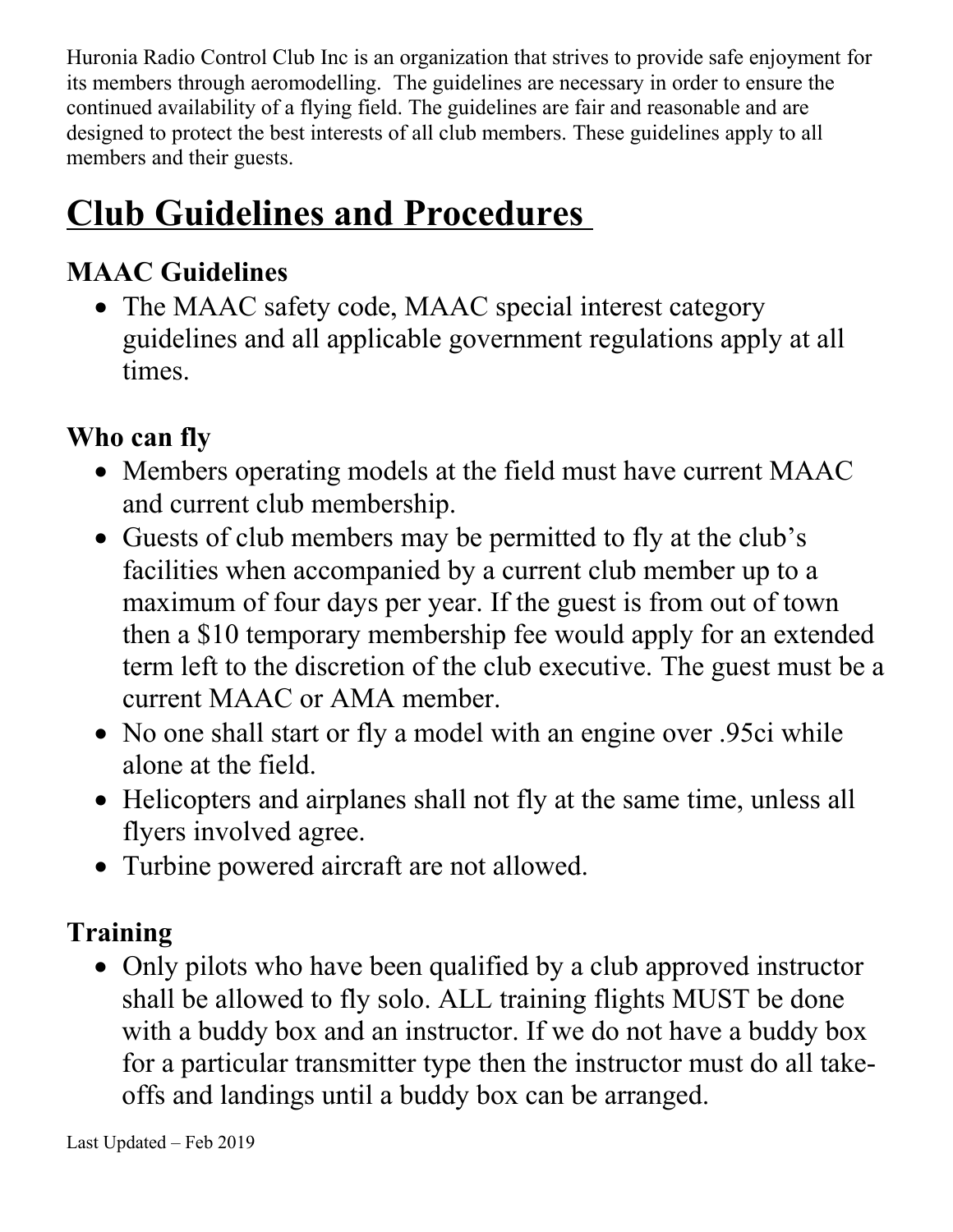• Student pilots may not turn on transmitters, start engines, taxi or fly without the supervision of a club appointed instructor.

# **In-flight Guidelines**

- Aircraft are not to be flown directly at or toward the pits at any time.
- All low passes and fly-bys over the runway must be done no closer than the center of the runway.
- 3D type flying is only allowed when no other aircraft are in the air and must be no closer than the center of the runway.
- In order to minimize the possibility of mid-air collisions, only four models may be airborne at any given time. The limit will be six . 25ci sized SPAD combat planes.
- When flying, communicate (by calling out loudly) to the other flyers when you are preparing to take-off, land, walk onto the runway, or perform maneuvers, which could interfere with traffic in the landing pattern. All "dead-stick" glides must be called out and will have priority to land in either direction on the runway.

# **Ground Guidelines**

- No taxiing of aircraft into or around the pit area will be allowed. Carry your aircraft in and out of the pits to the fence at the back corner of the pilot station area or hold it by the tail.
- All flying must be done from behind the pilot station fence. During windy conditions or when a student is learning to take-off, pilots may stand on the runway behind their aircraft. Once airborne, they must immediately move to a pilot station.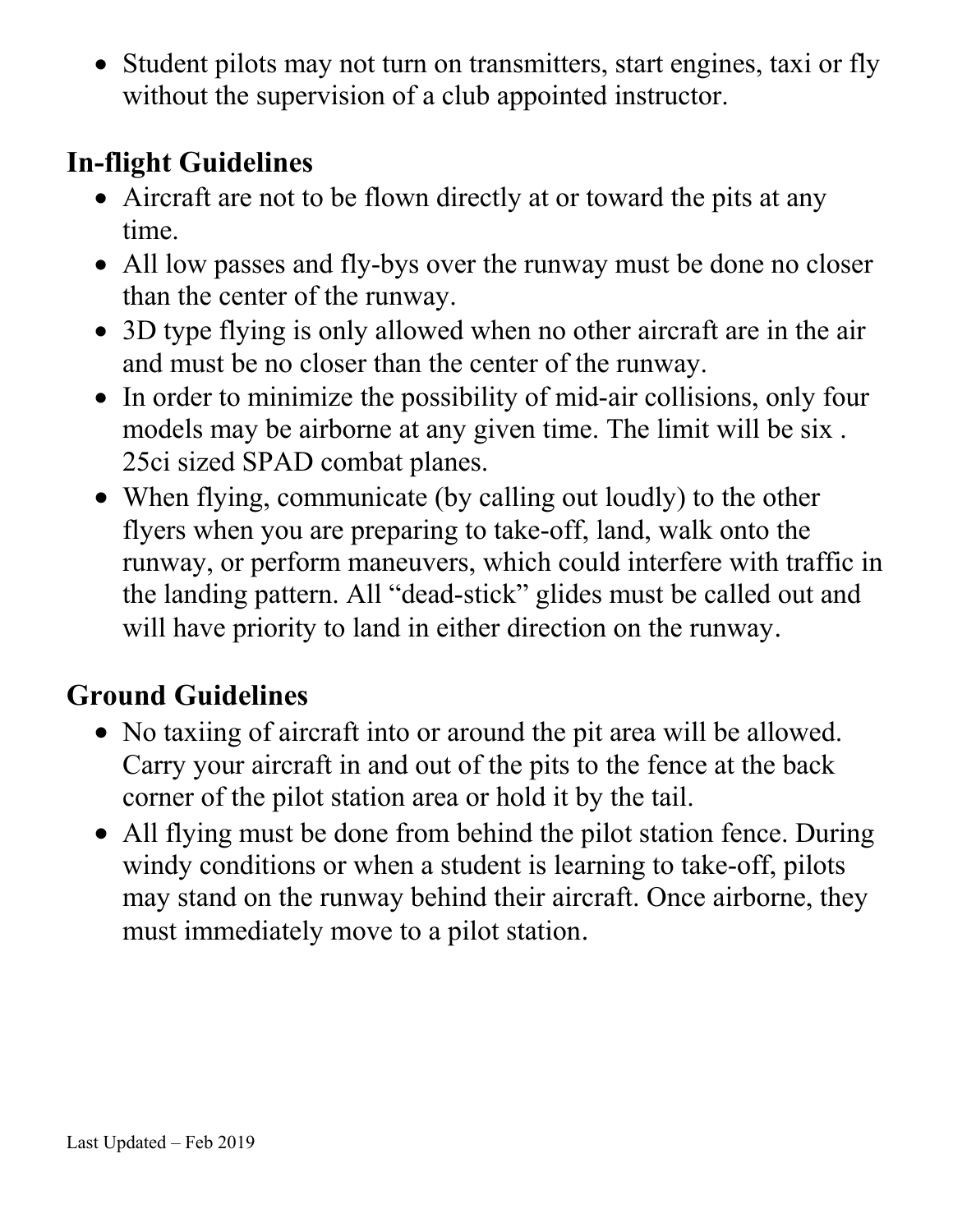# **Non-Flying Safety Guidelines**

- All visitors to our field must remain behind the spectator fence at all times, unless escorted by a club member. Members are responsible for their guests.
- Pets must be on a leash and restricted to the spectator area.
- No alcohol until after your last flight of the day.
- Remove ALL airplane debris from all the grass areas.
- All flying must cease during field maintenance or when anyone (ie farmer) is in any of the neighbouring fields.
- Cars must be parked only in the designated area north of the tree line.

## **General**

- There are no garbage cans provided. Take all your garbage home with you.
- Safety and adherence to the safety guidelines is the responsibility of all members. If unsafe operation is observed, politely remind the flyer. Continued violations must be brought to the attention of the executive committee to review and assess appropriate action. If you are aware of safety concerns or ways to improve safety, bring them to the attention of the club.
- Guidelines may be modified by the executive committee to suit club sanctioned events.
- If a situation arises which is not covered by these guidelines, common sense and courtesy shall prevail.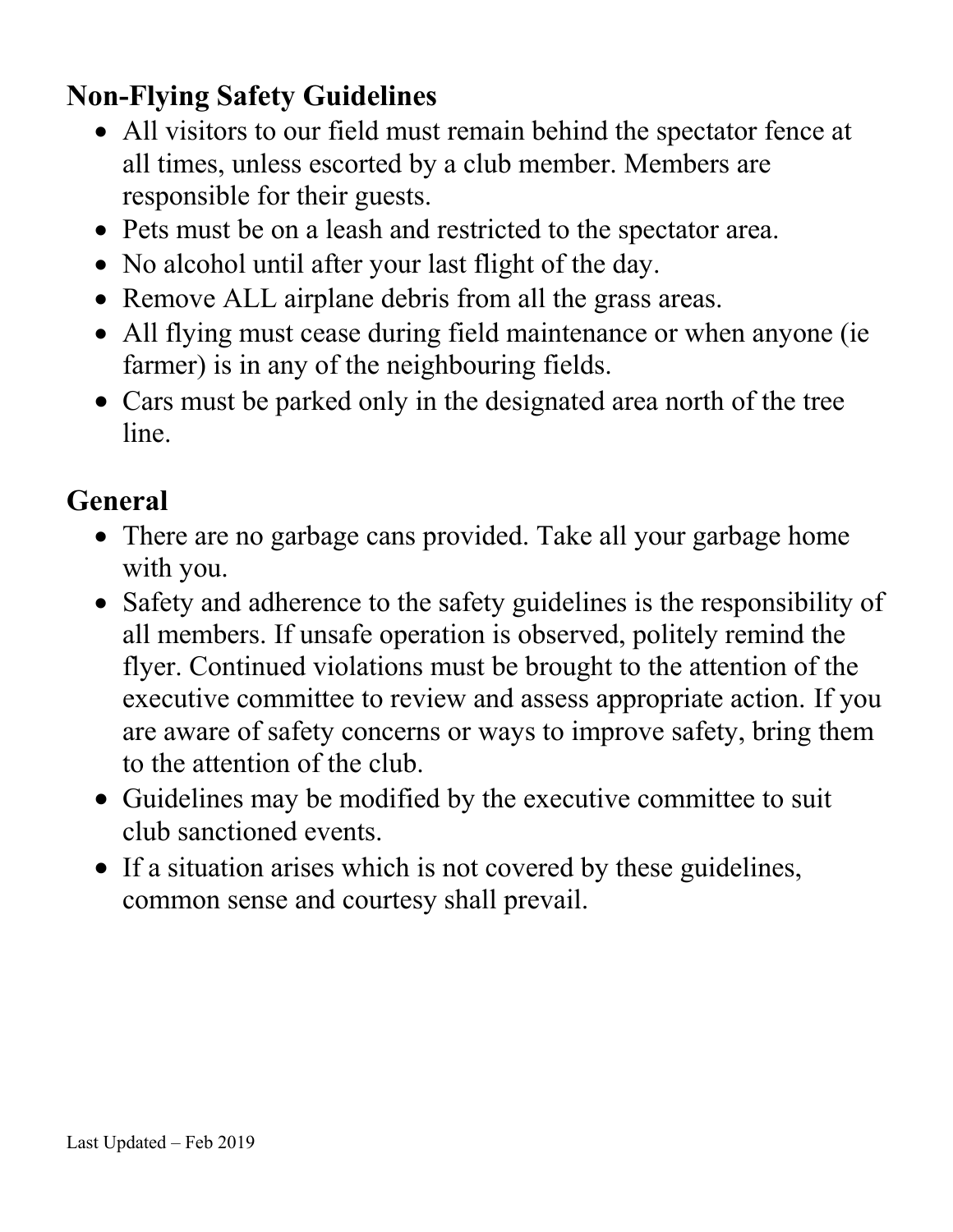# **Flying Field Procedures**

#### **Frequency control**

- The frequency board will be in use at all times to strictly control frequency usage.
- If there are other flyers sharing the same channel as you, communicate this with them to enhance safety and usage courtesy.
- When the frequency you wish is available, take the proper channel tag from the frequency board and clip it onto the base of your antenna. A personal tag with your current membership card and MAAC card must be put in the space for the channel tag you just removed. Your transmitter can now be turned on. If you have a 2.4Ghz DSS transmitter, use one of the A, B, C, D, or E tags and the above procedure.

### **Restricted flight areas**

- No aircraft shall be flown north of the flight line. The flight line is 7 metres south of the pilot stations, runs east / west and extends from horizon to horizon. This is a STRICTLY PROHIBITED NO-FLY ZONE.
- Planes must also not fly further than the tree line east of the field or the tree line west of the field.
- No flying when any non-club persons are in the adjacent fields. If someone appears in the field during your flight, immediately land from the opposite side.

#### **Gate**

• The last member to leave shall insure that the gate is properly locked.